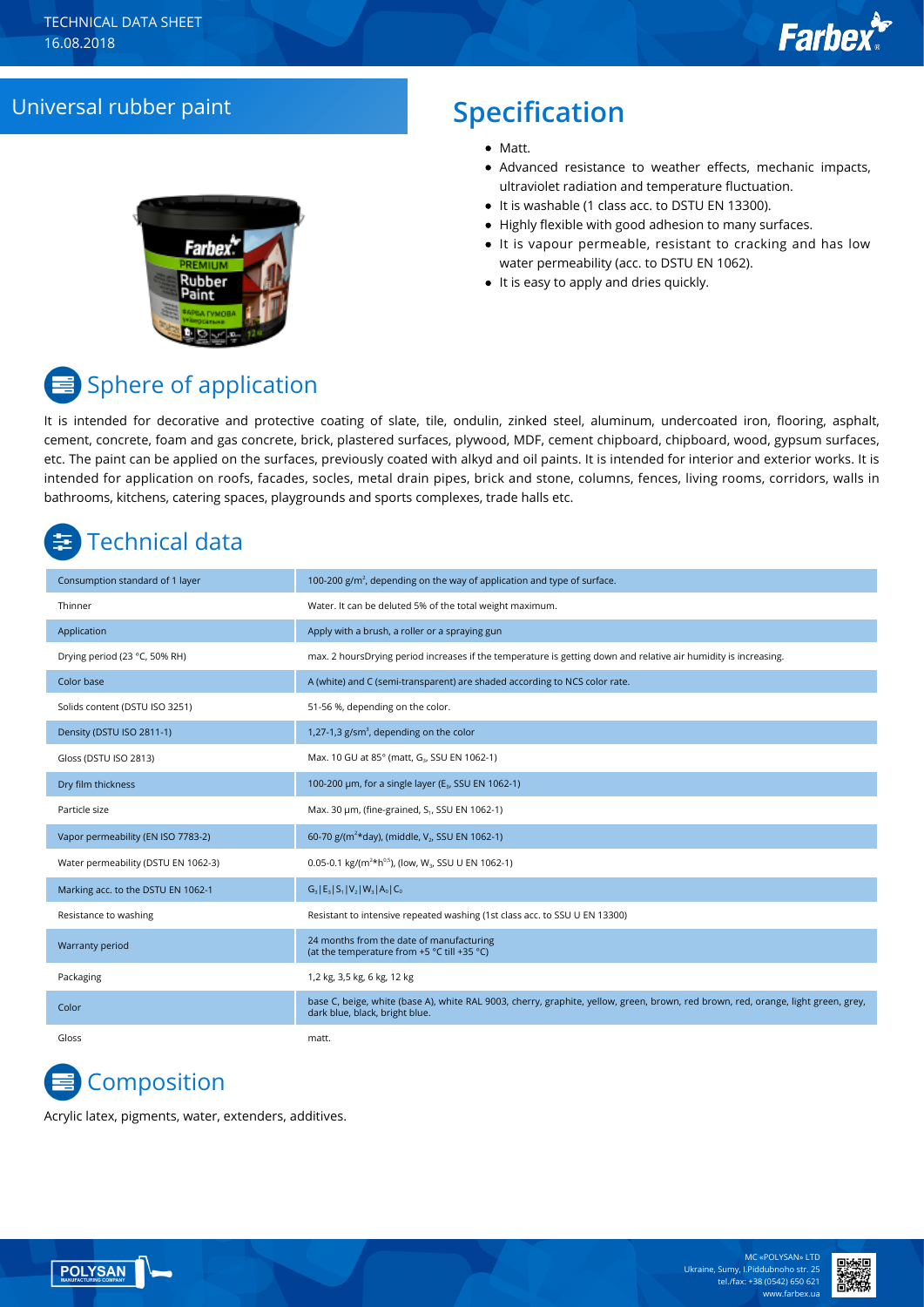



It can be tinted manually with Pigment Concentrate Farbex Color, other waterborne coloring pastes or with a coloring machine acc. to NCS color range and others.

# **Application instruction**

### Preliminary preparation

#### Tile, slate

1

These surfaces are quite porous, so it is necessary to clean them before application. It can be performed in several ways: clean with an ordinary wire brush; use a special tool for drill or angle grinder; use special cleaner, which provides a jet of high pressure.

After cleaning of the surface, it is required to let it dry and apply one thin coat of paint to fix tiny particles and dust on the surface, which are left. It increases adhesion of paint to the surface.

When all preparation is finished, it is allowed to start application of paint. The paint shall be applied in 2-3 layers. The first layer is a base one. After application of the first layer, it is required to check if there are missed spots, uncoated edges and corners. Difficult to reach places must be also thoroughly coated. The next layer shall be applied only after complete drying of the previous one. Finishing layer let the surface look homogeneous, improves protective and decorative effects.

#### Profiled sheeting, zinced metal, aluminum

These surfaces shall be thoroughly cleaned from corrosion, dirt, grease and other dirt and degrease it. Previously coated surfaces shall be cleaned from old coatings.

Remove rust in mechanical way. If there are many areas of corrosion, damaged panels shall be replaced.

Grease and oily places shall be cleaned with an alkaline solution (for example laundry detergent). "White corrosion", which can form on the surface of zinced metal or profiled flooring, is recommended to be removed with a solution of vinegar. After that the surface shall be thoroughly cleaned with domestic detergents.

Clean surfaces shall be thoroughly washed with clean water (it is recommended under some pressure). After cleaning the surface shall dry well.

Coating of these materials doesn't require special equipment. That is why it is allowed to choose the most convenient way of application.

#### Iron

The surface shall be cleaned from loose coatings, dust, dirt, corrosion, slag, oil, grease and other dirt, which shall not remain in the places, which are difficult to reach.

Iron shall be undercoating with anticorrosion Alkyd Primer GP-021 ТМ «Farbex» before application.

#### Mineral surfaces

The surface shall be cleaned from dust and treated with Deep-penetrating primer «Super Base» ТМ «Farbex» or Primer concentrate «Super Base 1:4» ТМ «Farbex».

The surface corrupted with moss, mould, fungis are recommended cleaned in prior and treated with as Antiseptic concentrate 1:4 for mineral surfaces ТМ «Farbex».

#### Plywood, wood, MDF, wood chip panels, cement boards

The surface shall be clean and dry, thoroughly cleaned from loose coatings, dust, dirt, oil, grease and other dirt. For the elimination of fungi, mould and prevention of the surface destruction, treat it with Antiseptic for wooden surfaces TM "Farbex".

#### **Wallpapers**

Apply the product only after the complete drying of the wallpapers. The minimal period between the end of wallpapers gluing and the beginning of coating shall be 24 hours. Optimal period – 2-3 days.

Use a roller or a spraying gun and a brush for places, difficult to reach, when you apply the product of wallpapers. The best homogeneous coating is achieved with the help of a spraying gun. Use sheepskin or velour rollers with middle length hair.

#### Surfaces coated with alkyd or oily paints

Surfaces, previously coated with oily or alkyd paints, shall be polished till matt, rinse with a lean solution of detergent. Rinse thoroughly with water and let it dry.

### Application

Mix the paint thoroughly before application. The paint shall be applied at air and surface temperature from +10 °C till +30 °C and relative air humidity 80% maximum.

When all preparations are finished, you can start coating. The paint shall be applied in 2-3 coats. The first coat is a base one. After the first coat, it is necessary to check if there are any non-coated areas, edges and corners. It is necessary to coat thoroughly areas, which are difficult to reach. Every next coat shall be applied only after the complete drying of the previous one. A finishing coat



2